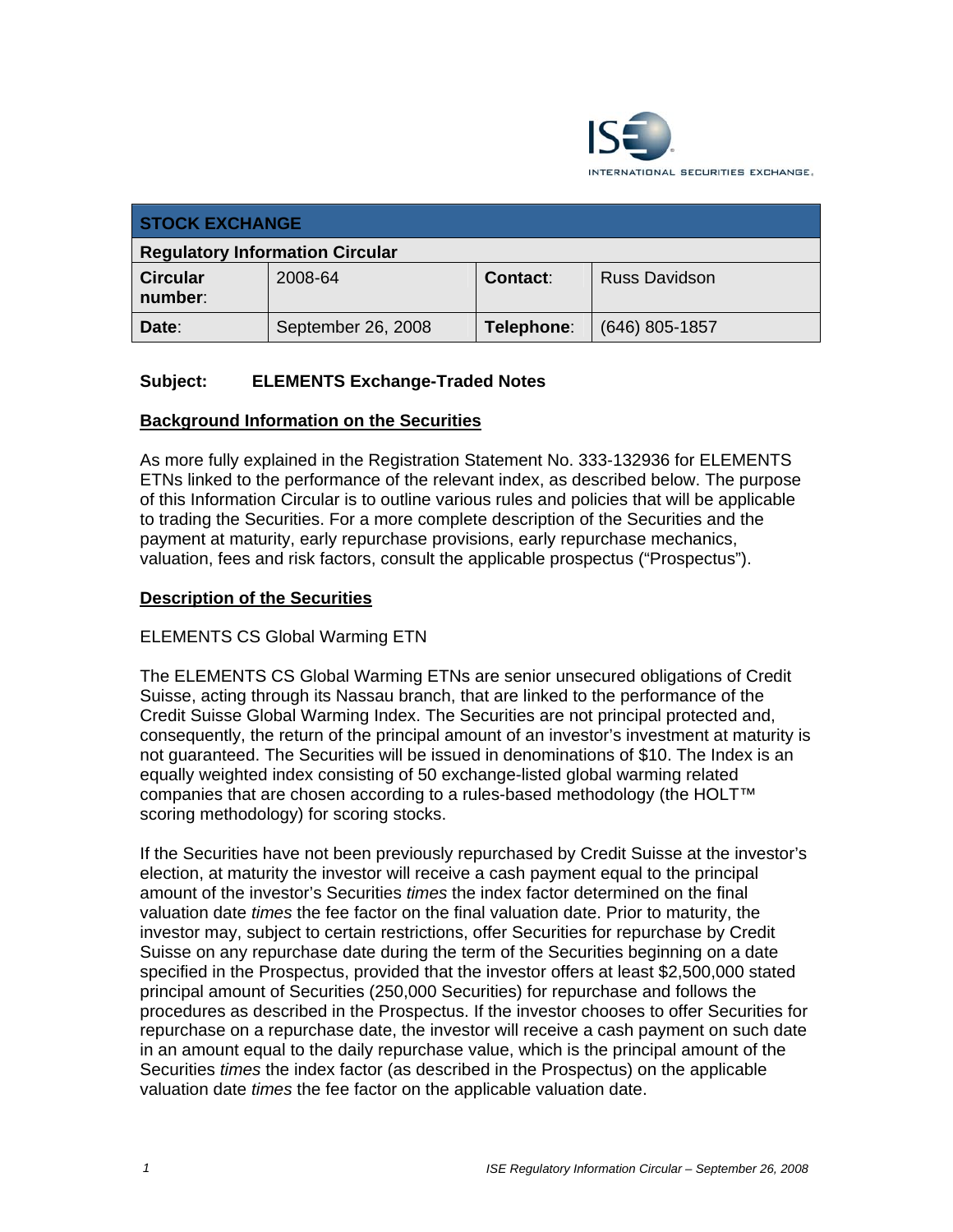ELEMENTS MLCX Precious Metals ETN.

The ELEMENTS Linked to the MLCX Precious Metals Plus Total Return Index are senior unsecured obligations of Credit Suisse, acting through its Nassau branch, whose return, if any, is based upon the performance of the MLCX Precious Metals Plus Total Return Index (the "Index"). The Securities are not principal protected and, consequently, the return of the principal amount of an investor's investment at maturity is not guaranteed. The Securities will be issued in denominations of \$10 and integral multiples of \$10. The Index was created by Merrill Lynch Commodities, Inc. in conjunction with Merrill Lynch, Pierce, Fenner and Smith Limited in 2008 and is designed to provide a benchmark for the precious metals sector and for investment in commodities as an asset class. The Index comprises rolling futures contracts on physical commodities that are precious metals. The Index is a total return index designed to reflect the performance of a fully collateralized investment in the Index Components.

At the investor's election, an investor may, subject to certain restrictions, offer Securities for repurchase by Credit Suisse on any business day during the term of the Securities, beginning on a date specified in the Prospectus, provided that the investor offers at least \$2,500,000 stated principal amount of Securities (250,000 Securities) for repurchase and follows the procedures as described in the Prospectus. If the investor chooses to offer Securities for repurchase or they are repurchased at the option of Credit Suisse, the investor will receive a cash payment on the repurchase date in an amount equal to the daily repurchase value, which is the principal amount of the Securities *times* the index factor (as described in the Prospectus) on the applicable valuation date *times* the fee factor on the applicable valuation date.

The maturity date for the above-mentioned ELEMENTS ETNs is April 10, 2023.

### **Indicative Value**

An intraday "Indicative Value" meant to approximate the intrinsic economic value of the Securities will be published for the ETNs, as noted below:

| <b>Exchange-Traded Notes</b>      | <b>Indicative Value</b> |
|-----------------------------------|-------------------------|
| <b>ELEMENTS CS Global Warming</b> | GWO.IV                  |
| <b>FTN</b>                        |                         |
| <b>ELEMENTS MLCX Previous</b>     | <b>PMY IV</b>           |
| <b>Metals ETN</b>                 |                         |

The actual trading price of the ETNs may vary significantly from their Indicative Value.

### **Exchange Rules Applicable to Trading in the Shares**

The Shares are considered equity securities, thus rendering trading in the Shares subject to the Exchange's existing rules governing the trading of equity securities.

### **Trading Hours**

The Shares will trade on ISE between 9:00 a.m. and 4:00 p.m. ET.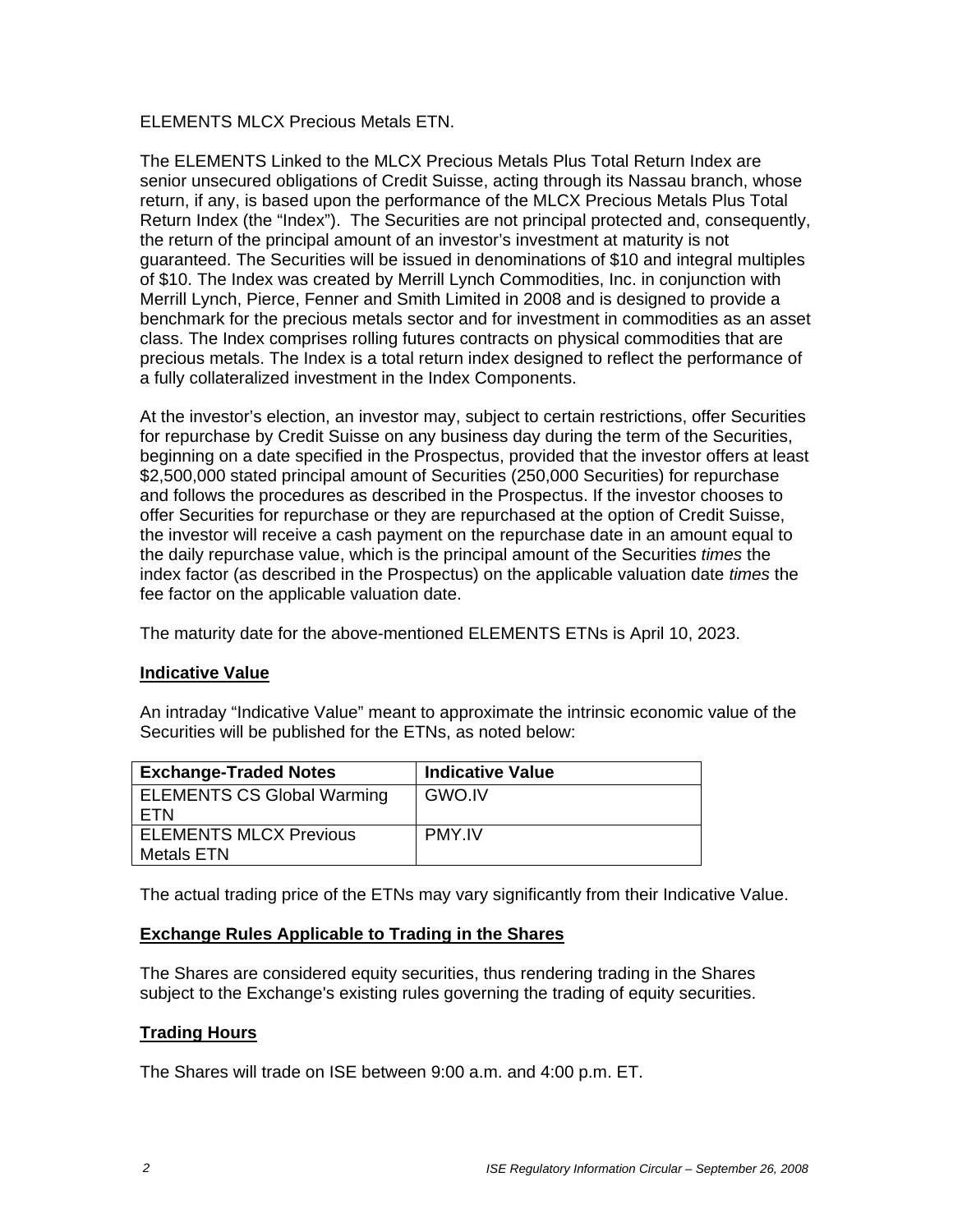Equity EAMs trading the Shares during the Pre-Market Session are exposed to the risk of the lack of the calculation or dissemination of underlying index value or intraday indicative value ("IIV"). For certain derivative securities products, an updated underlying index value or IIV may not be calculated or publicly disseminated in the Pre-Market hours. Since the underlying index value and IIV are not calculated or widely disseminated during Pre-Market hours, an investor who is unable to calculate implied values for certain derivative securities products during Pre-Market hours may be at a disadvantage to market professionals.

# **Trading Halts**

ISE will halt trading in the Shares of a Trust in accordance with ISE Rule 2101(a)(2)(iii). The grounds for a halt under this Rule include a halt by the primary market because it stops trading the Shares and/or a halt because dissemination of the IIV or applicable currency spot price has ceased, or a halt for other regulatory reasons. In addition, ISE will stop trading the Shares of a Trust if the primary market de-lists the Shares.

### **Delivery of a Prospectus**

Pursuant to federal securities laws, investors purchasing Shares must receive a prospectus prior to or concurrently with the confirmation of a transaction. Investors purchasing Shares directly from the Fund (by delivery of the Deposit Amount) must also receive a prospectus.

Prospectuses may be obtained through the Distributor or on the Fund's website. The Prospectus does not contain all of the information set forth in the registration statement (including the exhibits to the registration statement), parts of which have been omitted in accordance with the rules and regulations of the SEC. For further information about the Fund, please refer to the Trust's registration statement.

### **No-Action Relief Under Federal Securities Regulations**

The Securities and Exchange Commission has issued no-action relief from certain provisions of and rules under the Securities Exchange Act of 1934 (the "Exchange Act"), regarding trading in Barclays iPath Exchange Traded Notes (SEC Letter dated July 27, 2006) and Deutsche Bank AG Exchange-Traded Notes (SEC Letter dated October 17, 2007) for securities with structures similar to that of the securities described herein (the "Letters"). As what follows is only a summary of the relief outlined in the Letters, the Exchange also advises interested members to consult the Letters, for more complete information regarding the matters covered therein.

### **Regulation M Exemptions**

Generally, Rules 101 and 102 of Regulation M is an anti-manipulation regulation that, subject to certain exemptions, prohibits a "distribution participant" and the issuer or selling security holder, in connection with a distribution of securities, from bidding for, purchasing, or attempting to induce any person to bid for or purchase, any security which is the subject of a distribution until after the applicable restricted period, except as specifically permitted in Regulation M. The provisions of the Rules apply to underwriters, prospective underwriters, brokers, dealers, and other persons who have agreed to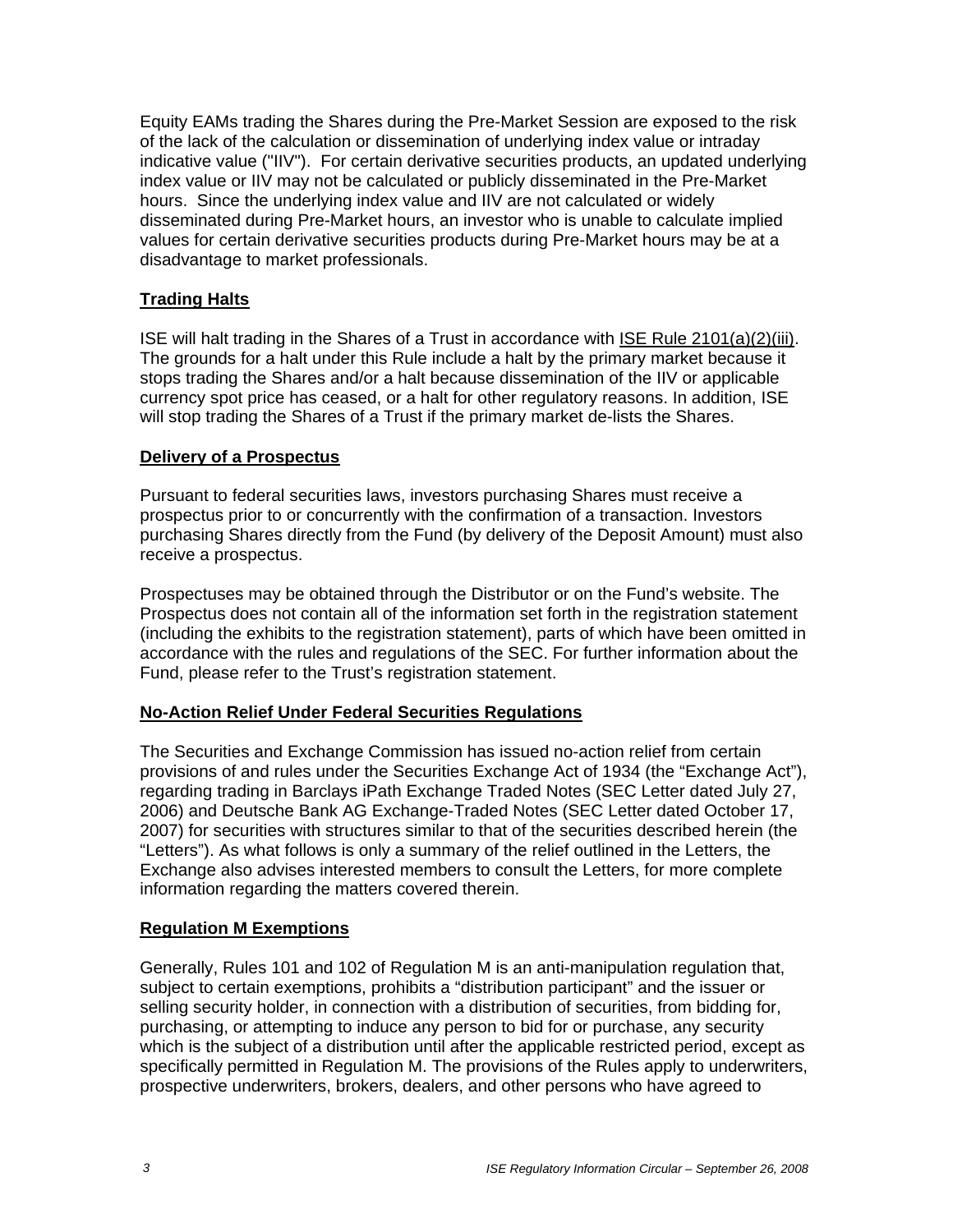participate or are participating in a distribution of securities, and affiliated purchasers of such persons.

The Letters state that the SEC Division of Trading and Markets will not recommend enforcement action under Rule 101 of Regulation M against persons who may be deemed to be participating in a distribution of the notes to bid for or purchase the notes during their participation in such distribution.

Rule 102 of Regulation M prohibits issuers, selling security holders, or any affiliated purchaser of such person from bidding for, purchasing, or attempting to induce any person to bid for or purchase a covered security during the applicable restricted period in connection with a distribution of securities effected by or on behalf of an issuer or selling security holder. Rule 100 of Regulation M defines "distribution" to mean any offering of securities that is distinguished from ordinary trading transactions by the magnitude of the offering and the presence of special selling efforts and selling methods.

The Letters state that the SEC Division of Trading and Markets will not recommend enforcement action under Rule 102 of Regulation M against Barclays and its affiliated purchasers who bid for or purchase or redeem notes during the continuous offering of the notes.

### **Section 11(d)(1) of the Exchange Act; Exchange Act Rule 11d1-2**

Section 11(d)(1) of the Exchange Act generally prohibits a person who is both a broker and a dealer from effecting any transaction in which the broker-dealer extends credit to a customer on any security which was part of a new issue in the distribution of which he or she participated as a member of a selling syndicate or group within thirty days prior to such transaction.

The Letters state that the SEC Division of Trading and Markets will not recommend enforcement action under Section 11(d)(1) of the Exchange Act against broker-dealers who treat the notes, for purposes of Rule 11d1-2, as "securities issued by a registered …open-end investment company as defined in the Investment Company Act" and thereby, extend credit or maintain or arrange for the extension or maintenance of credit on the notes that have been owned by the persons to whom credit is provided for more than 30 days, in reliance on the exemption contained in the rule.

#### **This Regulatory Information Bulletin is not a statutory Prospectus. Equity EAMs should consult the Trust's Registration Statement, SAI, Prospectus and the Fund's website for relevant information.**